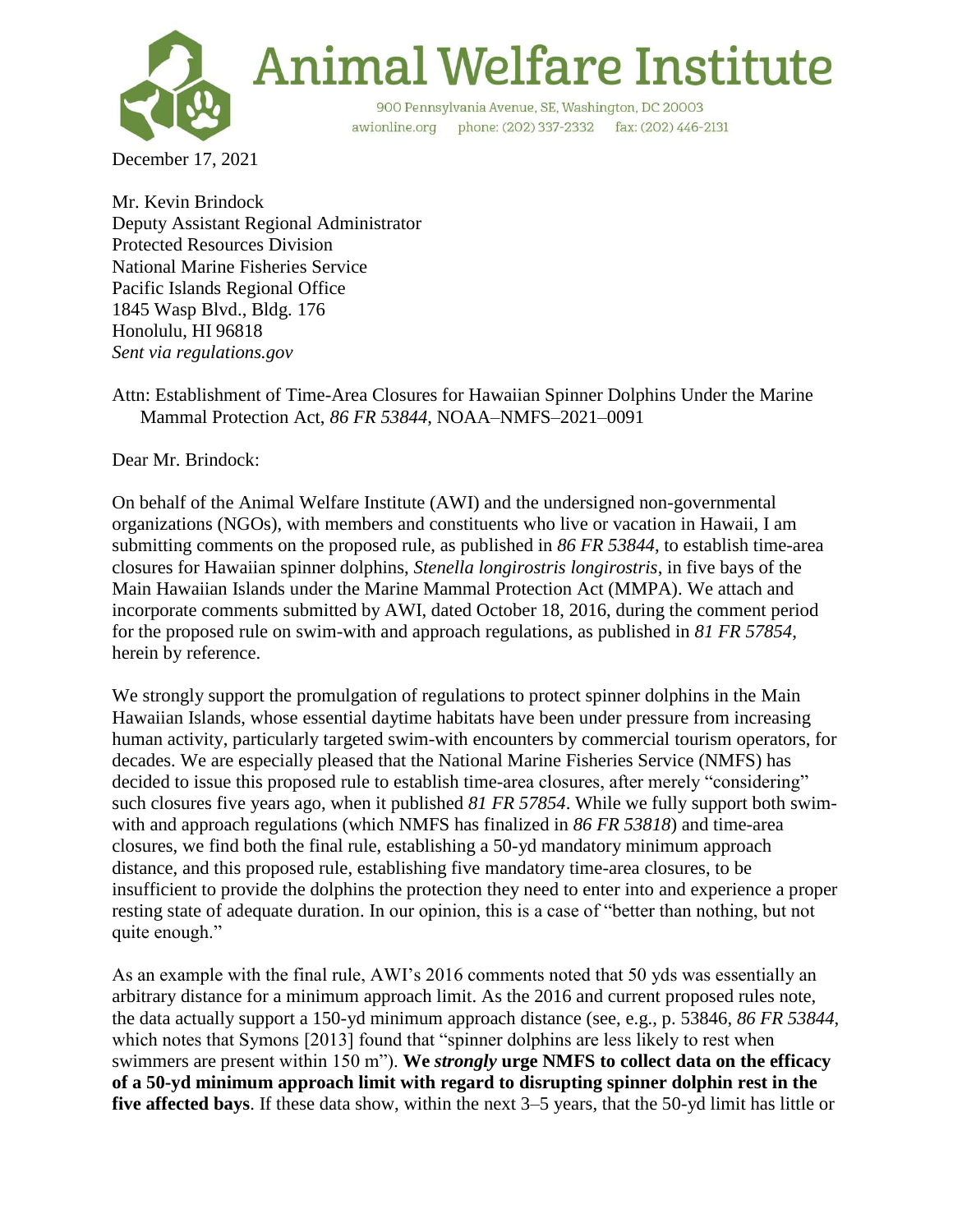no positive effect on the resting behavior of spinner dolphins in these bays, then the agency must consider expanding this limit to 100 or 150 yds, both more robustly supported by currently available data than 50 yds. While we understand the need to evaluate the economic impact of these final and proposed regulations on the local tourism industry, such impacts cannot and must not supersede the biological and ecological impacts of tourism on these dolphins. These populations need *effective* protection, not just the minimum protection compatible with business.

## **We also strongly urge that NMFS devote sufficient resources to enforcement of the**

**regulations.** Given we believe 50 yds will be difficult for the public to "eyeball," a point AWI noted in its 2016 comments, enforcement of this regulation becomes even more important. If the public learns that enforcement will be reliable and consistent, they may generally stand off farther than 50 yds (to a more data-driven distance with regard to disrupting spinner dolphin rest and more easily assessed by swimmers) to minimize the chance of violating the law. **The agency must also conduct adequate outreach, including with the placement of signs to alert the public about appropriate behavior around the dolphins (especially in the areas not covered by the time-area closure regulations being proposed here).** It is understood that enforcement officers cannot be everywhere all the time; signage and other outreach (e.g., brochures for tourists, public service announcements, tabling at local events) will help NMFS address the information gap with the public.

Regarding the current proposed rule on time-area closures, while we fully support the proposal to create such closures, we are disappointed that only five of 23 essential daytime habitats (see Table 1, p. 50, Final Environmental Impact Statement, 2021) have been selected. The proposed rule states that these five bays and the areas within them chosen for closures are "the smallest area compatible with the purpose of this regulation to reduce take of Hawaiian spinner dolphins" (p. 53851, *86 FR 53844*). We know of no legal requirement for the chosen time-area closure areas to be "the smallest compatible" with reducing take. The proposed rule also notes that closures in these bays are "logically feasible" (p. 53852, *86 FR 53844*), but this too is not a requirement or standard found anywhere in the MMPA.

Indeed, the "smallest compatible" rationale does not even make sense; if the goal were merely to reduce take (by an unspecified amount), creating *one* time-area closure might suffice. We know of only one overarching goal found in the MMPA for this type of proposed regulatory action, which is to allow target species to remain a "significant functioning element of [their] ecosystem" (16 U.S.C. 1361 § 2(2)). If the failure to establish time-area closures in the other 18 bays that have been identified as essential daytime habitat leads to spinner dolphins ceasing, or significantly reducing, use of those bays to rest, then this proposed rule would fail in achieving this fundamental MMPA goal. **The proposed rule contains no discussion of how choosing these five bays and the areas within them is compatible with this actual statutory goal; the final rule must address this.** In addition, the risk of negative impacts from tourism activity in the 18 other bays is also increased by limiting this rule to only five bays, as tourism operators may displace their disruptive activities from these five bays to some or all of the 18 other essential daytime habitats around the Main Hawaiian Islands.

In addition, we are concerned that making the proposed time-area closures the minimum size, as has been proposed (especially for Kauhako and La Perouse Bays, whose closure areas are